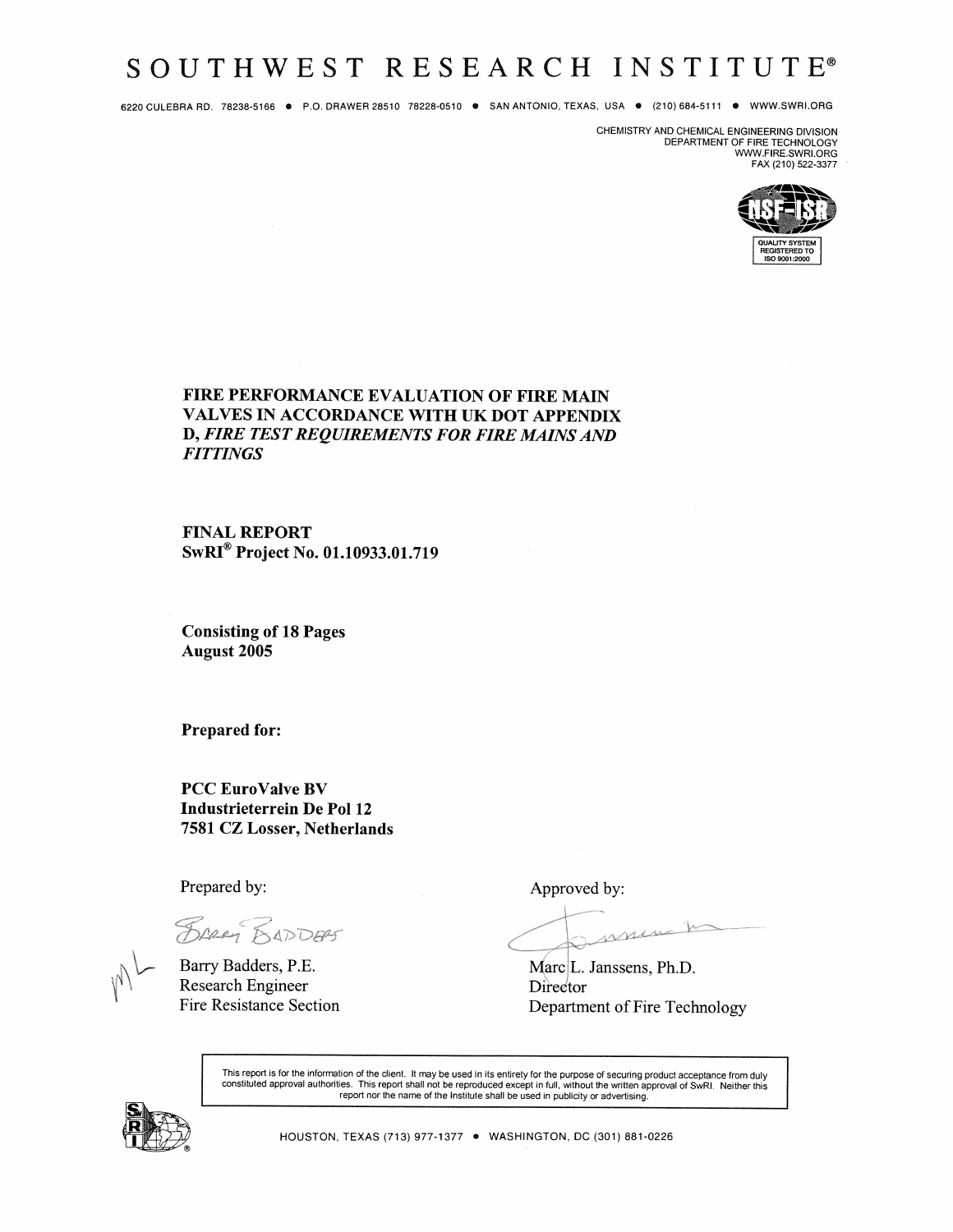#### **ABSTRACT**

A fire performance evaluation of fire main valves was conducted by Southwest Research Institute's (SwRI) Department of Fire Technology, located in San Antonio, Texas, on July 15, 2005 and July 18, 2005, for PCC EuroValve BV, located in the Netherlands. Testing was conducted in accordance with UK DOT Appendix D, *Fire Test Requirements for Fire Mains and Fittings*.

Two butterfly valves, a 4-in. and 8-in., were tested. The 4-in. valve was identified as Dynaxe L201, Class 150 / PN10 / PN16, RTFE fire safe (FS) design, identity nr. 800872 (DN100). The 8-in. valve was identified as Dynaxe L201, Class 150 / PN10 / PN16, RTFE fire safe (FS) design, identity nr. 800893 (DN200). The valve bodies and discs were made of cast aluminum EN1982-CC333G. According to PCC EuroValve, material specifications are comparable with ASTM B148-C95800 and ASTM B148-C95500. The valves included gear-operated actuators with hand cranks.

Each valve was tested separately in SwRI's small horizontal furnace. Each test was conducted for 20 min at a furnace temperature of 540°C (1000°F). During the 20-min furnace exposure, the internal water pressure was maintained at 8.3 bars (120 psig). A post-test inspection of the valves revealed no leaks. Both valves **met** the requirements of UK DOT Appendix D, *Fire Test Requirements for Fire Mains and Fittings*.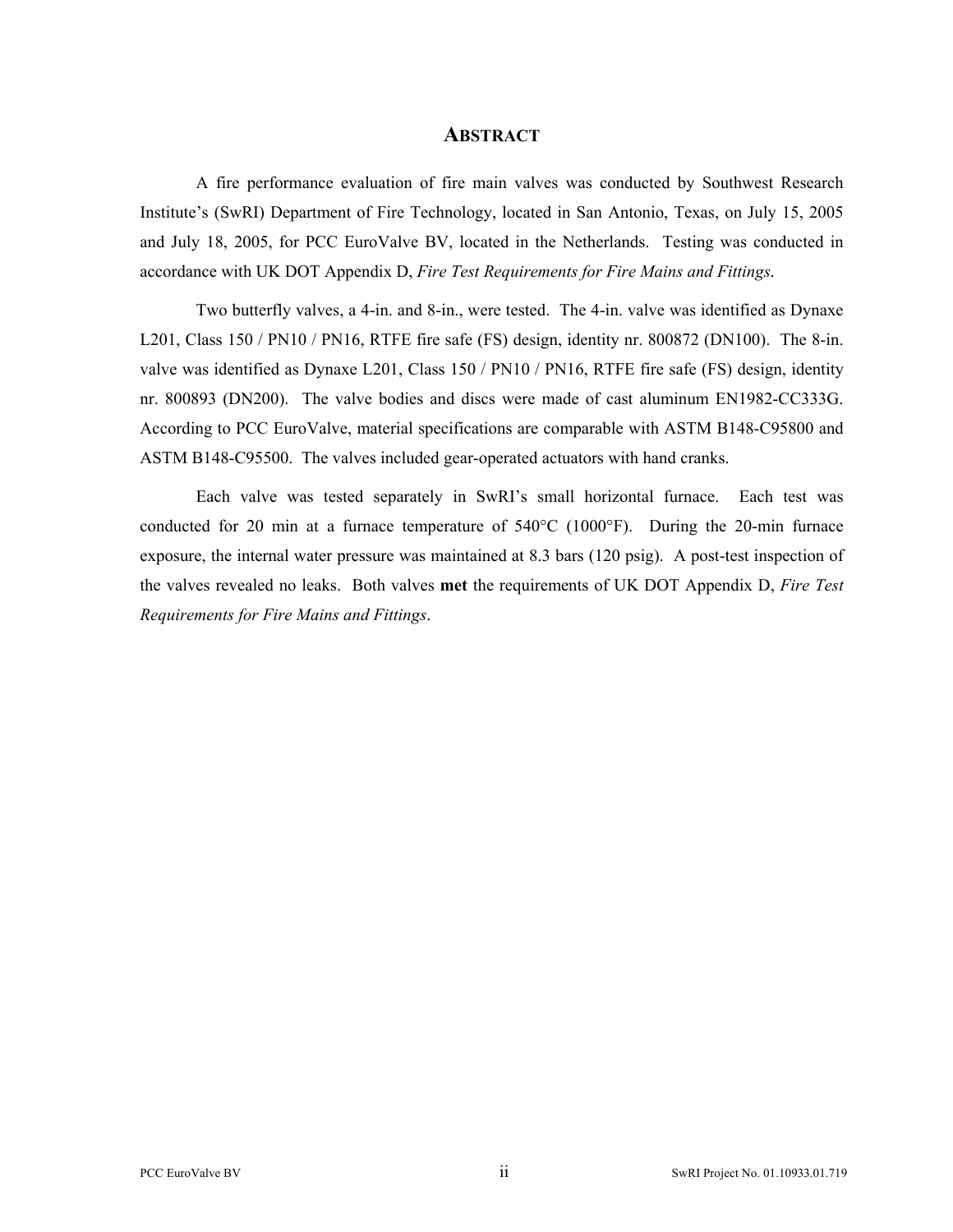#### **1.0 INTRODUCTION**

This report describes the fire performance evaluation of fire main valves manufactured by PCC EuroValve BV, and includes a description of the test procedure followed, sample description, and test results obtained. The tests were performed at Southwest Research Institute's (SwRI's) Department of Fire Technology, located in San Antonio, Texas, on July 15, 2005 and July 18, 2005, in accordance with UK DOT, Appendix D, *Fire Test Requirements for Fire Mains and Fittings.* 

UK DOT, Appendix D, is intended to evaluate the ability of fire mains and fittings to withstand a fire exposure for 20 min and not allow leaks in excess of 22.7 liters (5 gal) per min. The results presented in this report apply only to the assemblies tested, in the manner tested, and not to any similar assembly or assembly combinations.

This standard should be used to measure and describe the properties of materials, products, or assemblies in response to heat and flame under controlled laboratory conditions and should not be used to describe or appraise the fire hazard or fire risk of materials, products, or assemblies under actual fire conditions. However, results of this test may be used as elements of a fire risk assessment, which takes into account all the factors that are pertinent to an assessment of the fire hazard of a particular end-use.

#### **2.0 TEST PROCEDURE**

SwRI's small horizontal furnace is used to subject the valves to the fire test for 20 min, and is equipped with four pre-mixed air/natural gas burners, one placed on each wall of the furnace. The burners are controlled by a variable ratio gas/air regulator. Regulated natural gas enters the furnace at the nozzle of each burner, and a constant supply of air is provided to the nozzle by a blower unit. The gaseous products of combustion exit the furnace through an exhaust duct and flow through an exhaust fan into the atmosphere.

The conduct of the fire test is controlled to  $540^{\circ}$ C (1000 $^{\circ}$ F), as indicated by the average temperature obtained from the readings of four thermocouples located within the furnace. Each furnace thermocouple is a 1.02-mm diameter (18-Ga), Type K (Chromel-Alumel) wire, housed in a 12.5-mm diameter protective Inconel<sup>®</sup> pipe with ceramic inserts. Each furnace thermocouple has a welded junction at one end of the thermocouple wire. The welded junction is 25 mm from the end of the ceramic insert and 75 mm from the end of the Inconel<sup>®</sup> pipe. The time constant for this type of thermocouple is less than 20 sec.

A water pressure of 8.3 bars (120 psig) is maintained within the valves throughout the fire test.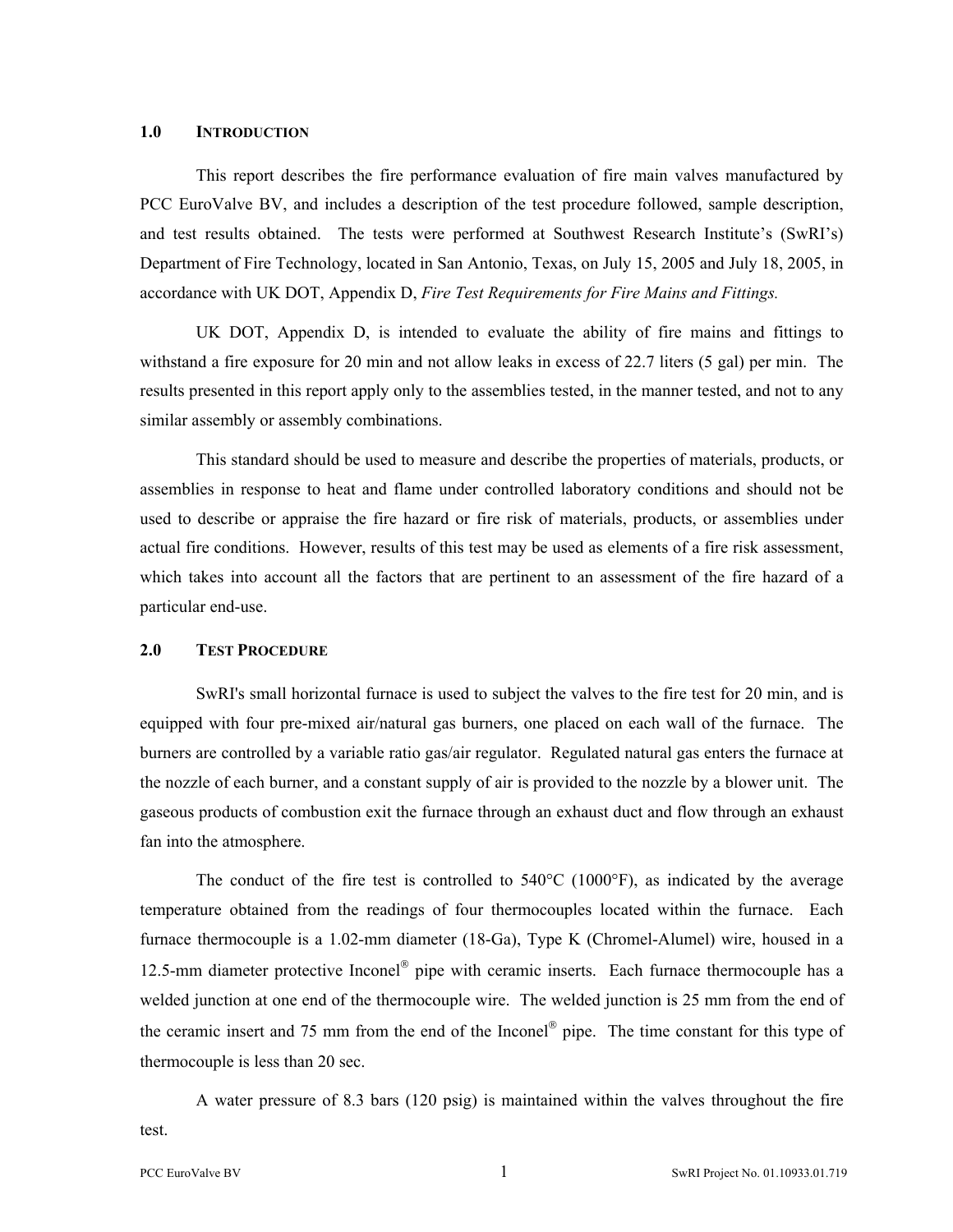Following the fire test, the valves are checked for leaks by monitoring pressure and visual observation.

#### **3.0 TEST SAMPLES**

Two butterfly valves, a 4-in. and 8-in., were received on July 5, 2005. The 4-in. valve was identified as Dynaxe L201, Class 150 / PN10 / PN16, RTFE fire safe (FS) design, identity nr. 800872 (DN100). The 8-in. valve was identified as Dynaxe L201, Class 150 / PN10 / PN16, RTFE fire safe (FS) design, identity nr. 800893 (DN200). The valve bodies and discs were made of cast aluminum EN1982-CC333G. The valve body was drilled and tapped for threaded studs in a pattern corresponding to 150 lb class flange conforming to ASTM A105 and ANSI B16.5. According to PCC EuroValve, material specifications are comparable with ASTM B148-C 95800 and ASTM B148-C 95500. The valves included gear-operated actuators with hand cranks.

The valves were installed between two spool-piece pipes that were approximately 1.2 m (4 ft) in length. Studs were threaded through the valve body and bolted to the flanges of the spool pieces. The bolts were tightened to a torque of 195 N-m (144 ft-lb) for the 4-in. valve, and 335 N-m (247 ft-lb) for the 8-in. valve. Graphite gaskets provided by PCC EuroValve were located between the valve and the flanges. The valves were tested in the open position. The opposite ends of the spool pieces were capped with blind flanges and located outside the furnace environment. Taps were included on the spool pieces to maintain the internal water pressure. A flash tank was connected to the spool piece taps.

A nominal 10-gal flash tank was connected to the spool pieces to maintain the water pressure by venting any steam generated out of the spool pieces and condensing the steam to water within the flash tank. An air pressure line, a pressure gauge, a pressure transducer, and a relief valve were connected to the flash tank to monitor and control the water pressure. Figure 1 below is a schematic illustration of the test set-up.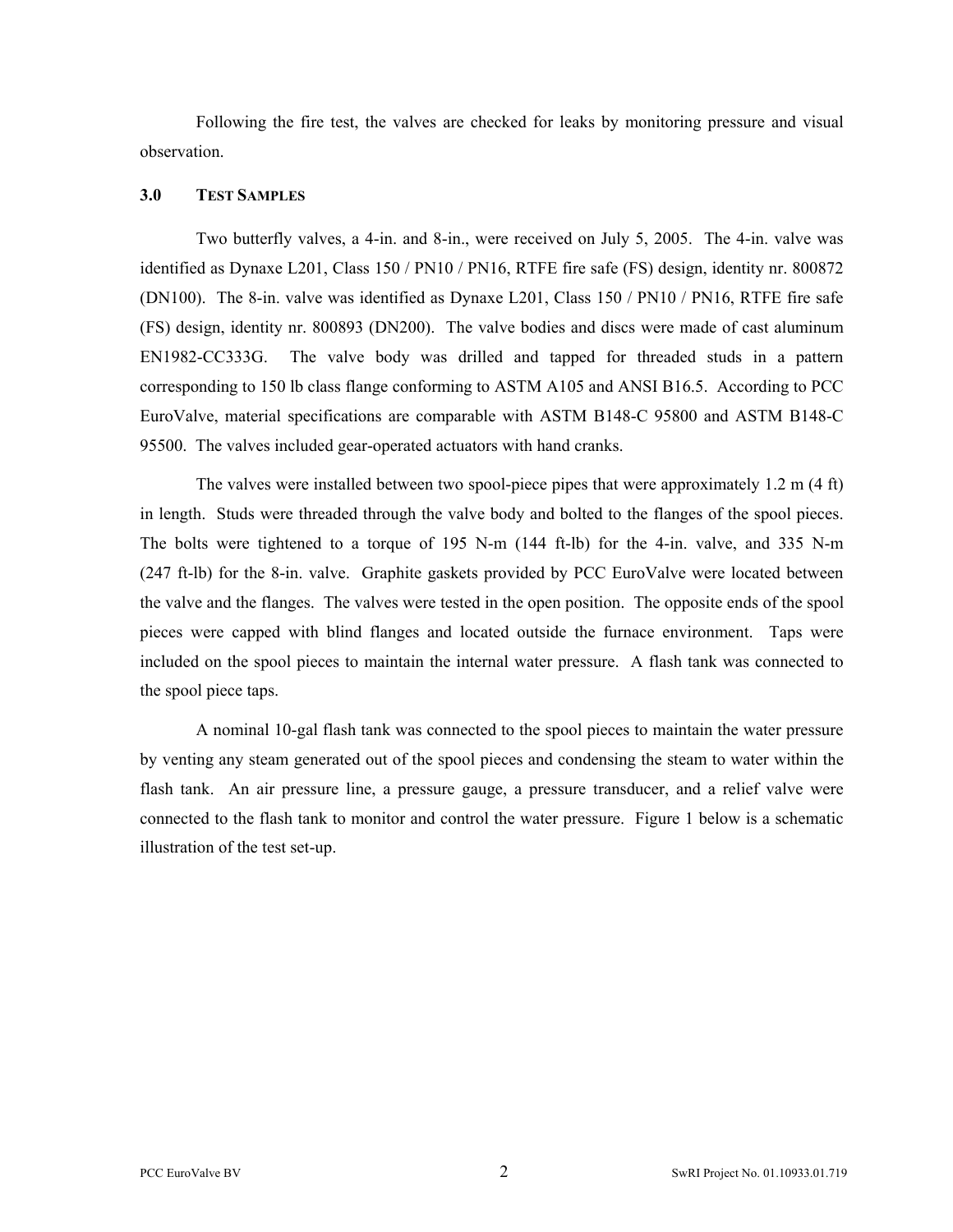

**Figure 1. Schematic of Test Set-up.** 

#### **4.0 TEST RESULTS**

The 8-in. valve was tested on July 15, 2005, and the 4-in. valve was tested on July 18, 2005. The valve and spool piece assembly was placed in the furnace and data acquisition connections were verified. The furnace burners were ignited to begin the fire exposure. Once the furnace reached 540°C (1000°F), the 20-min duration was started. At the end of the 20-min fire test, the furnace lid was removed and the valves were observed for leaks. There was no water leakage from either valve.

#### **5.0 SUMMARY**

A fire performance evaluation of two fire main valves was conducted by Southwest Research Institute's (SwRI) Department of Fire Technology, located in San Antonio, Texas, on July 15, 2005 and July 18, 2005, for PCC EuroValve BV, located in the Netherlands. Testing was conducted in accordance with UK DOT Appendix D, *Fire Test Requirements for Fire Mains and Fittings*.

Each valve was tested separately in SwRI's small horizontal furnace. Each test was conducted for 20 min at a furnace temperature of 540°C (1000°F). During the 20-min furnace exposure, the internal water pressure was maintained at 8.3 bars (120 psig). A post-test inspection of the valves revealed no leaks. Both valves **met** the requirements of UK DOT Appendix D, *Fire Test Requirements for Fire Mains and Fittings*.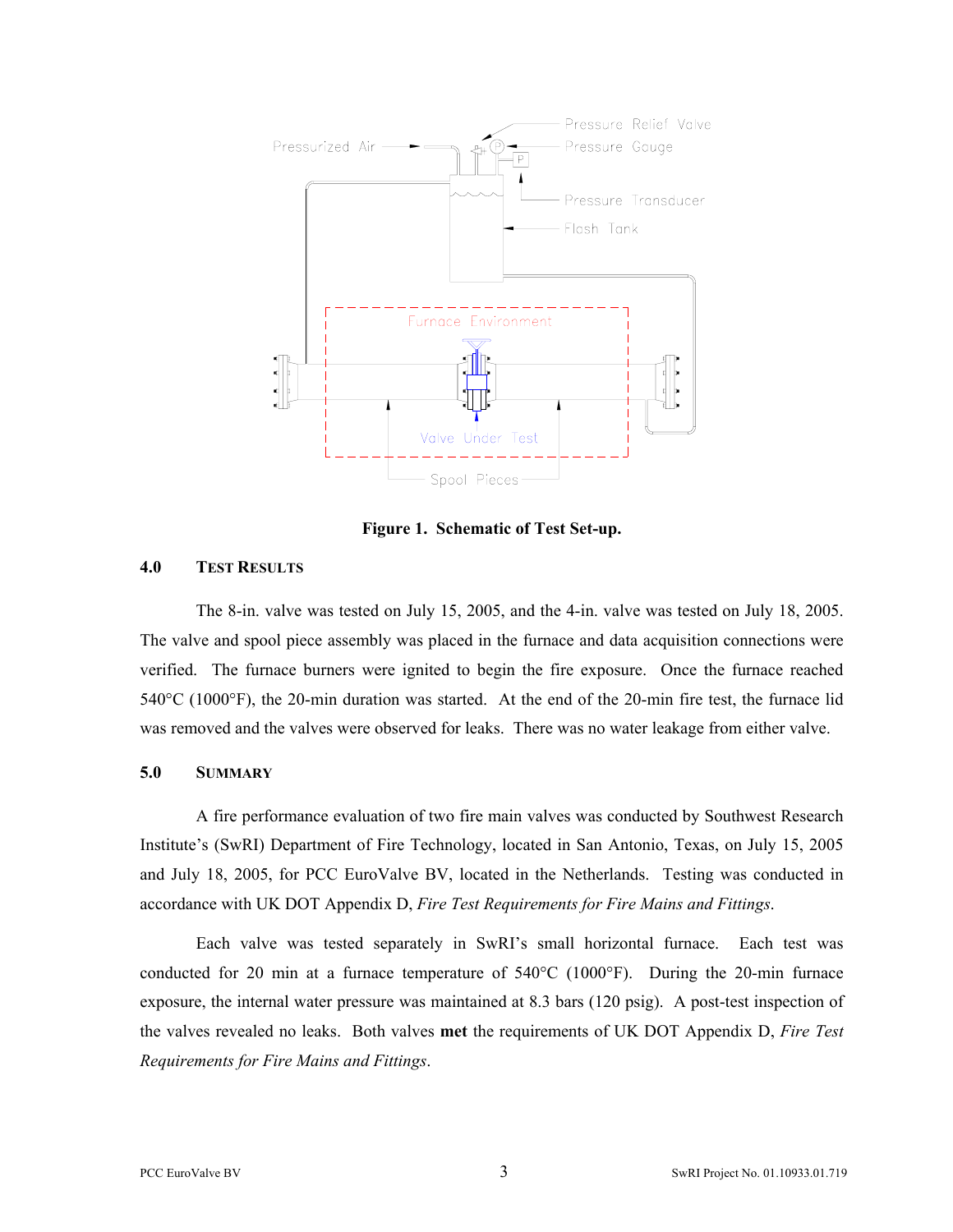**APPENDIX A PHOTOGRAPHIC DOCUMENTATION (CONSISTING OF 2 PAGES)**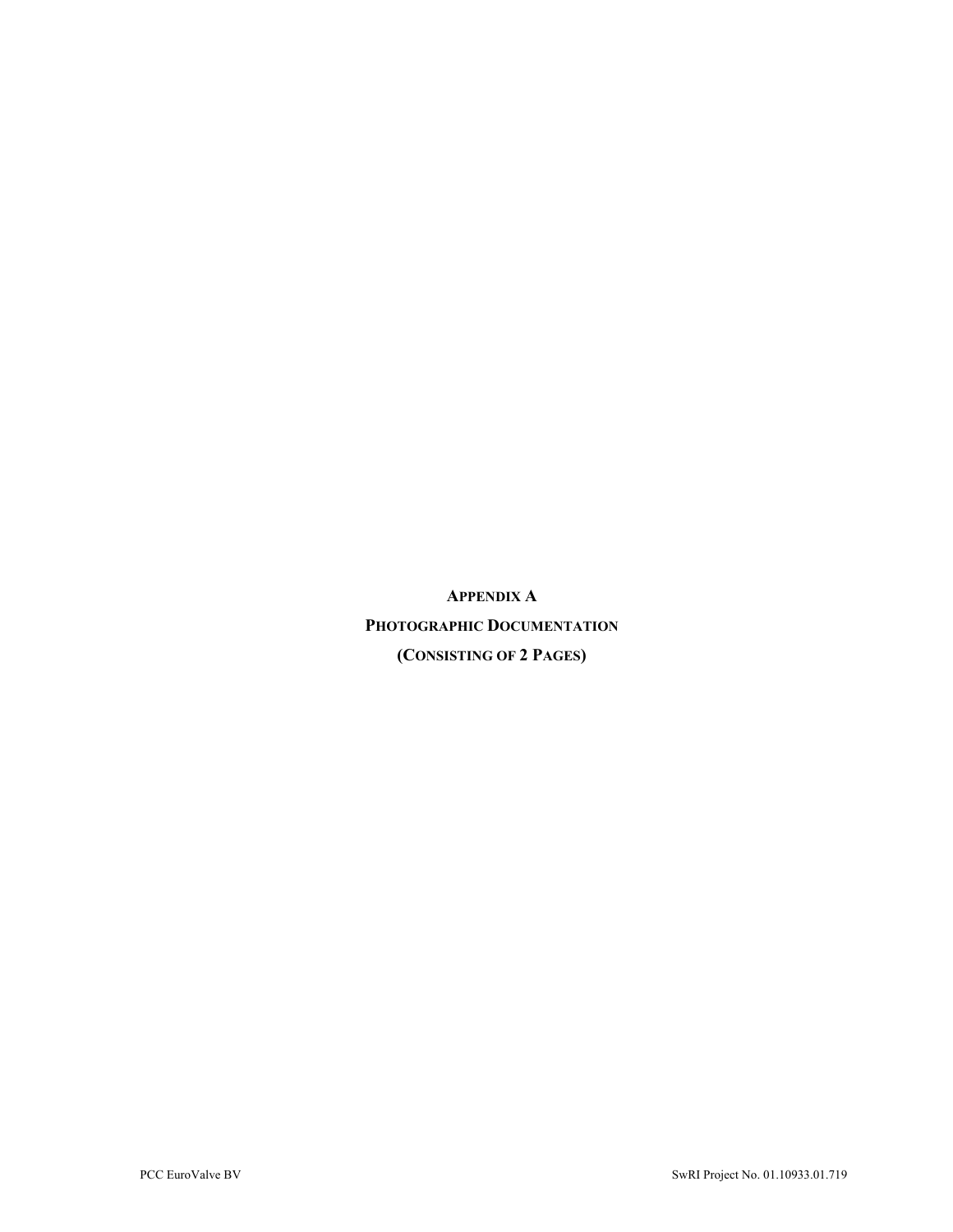

**Figure A-1. 8-in. Valve in Furnace Prior to Fire Test.** 



**Figure A-2. 8-in. Valve in Furnace After the Fire Test.**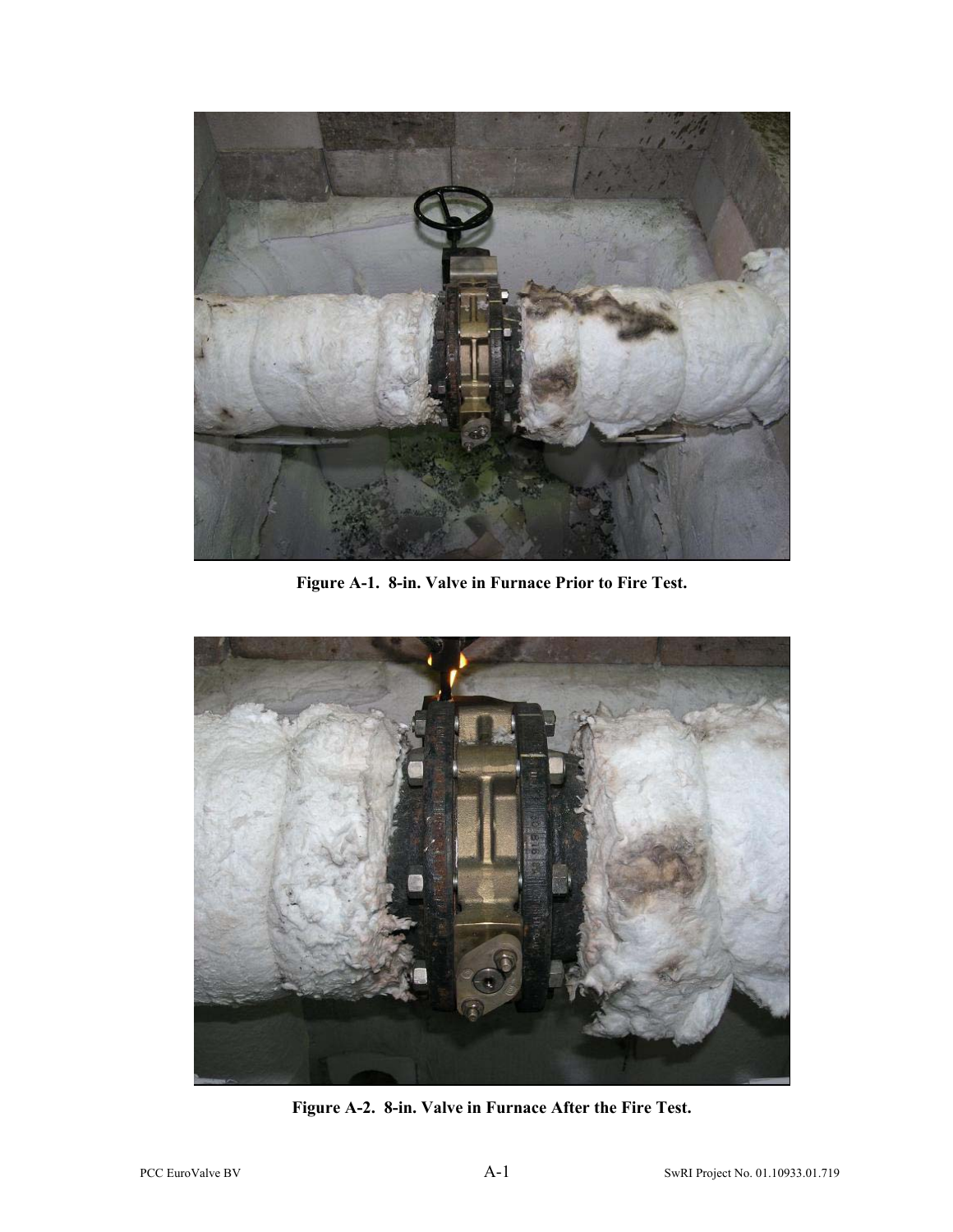

**Figure A-3. 4-in. Valve in Furnace Prior to Fire Test.** 



**Figure A-4. 4-in. Valve After the Fire Test.**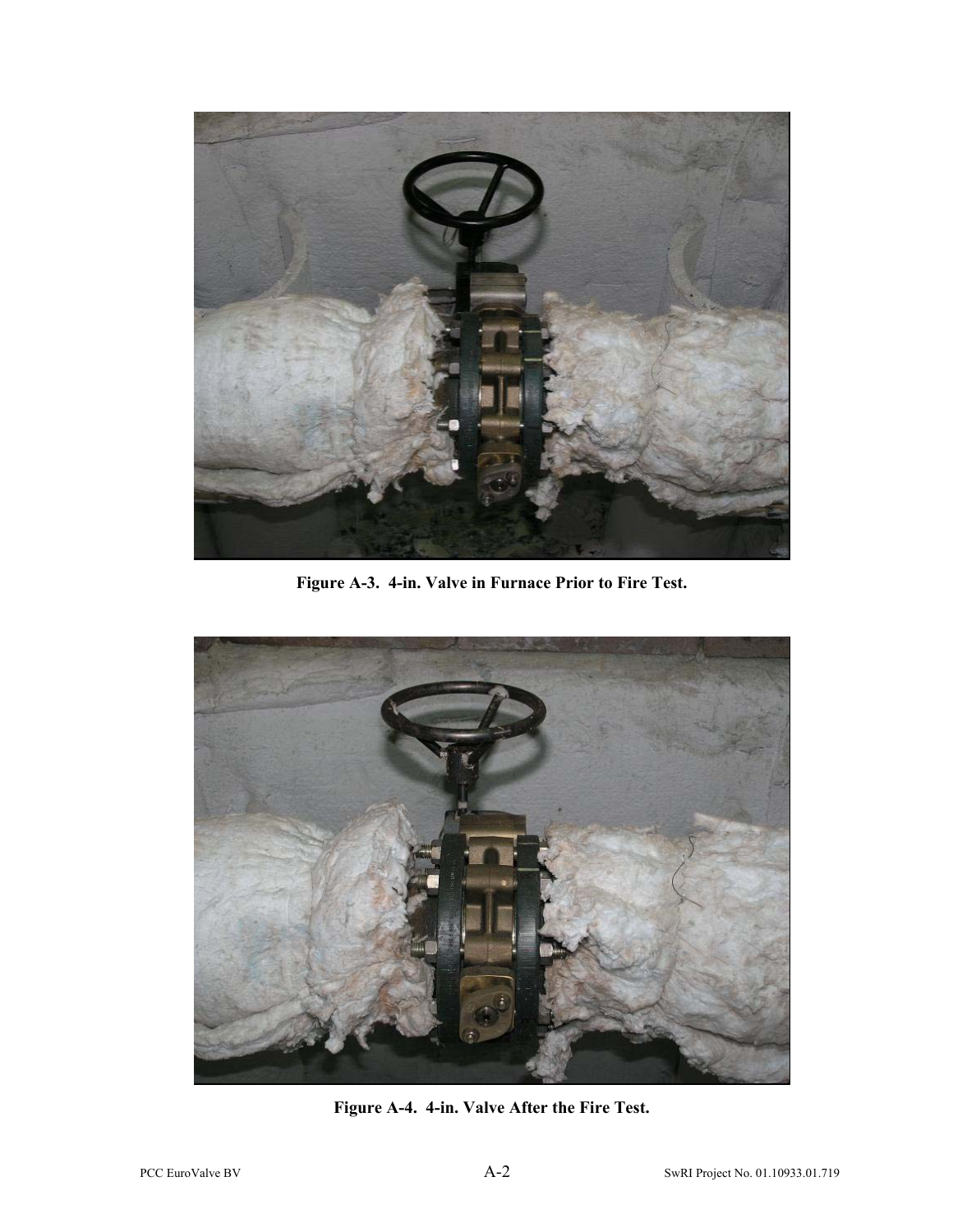**APPENDIX B 8-IN. VALVE TEST DATA (CONSISTING OF 4 PAGES)**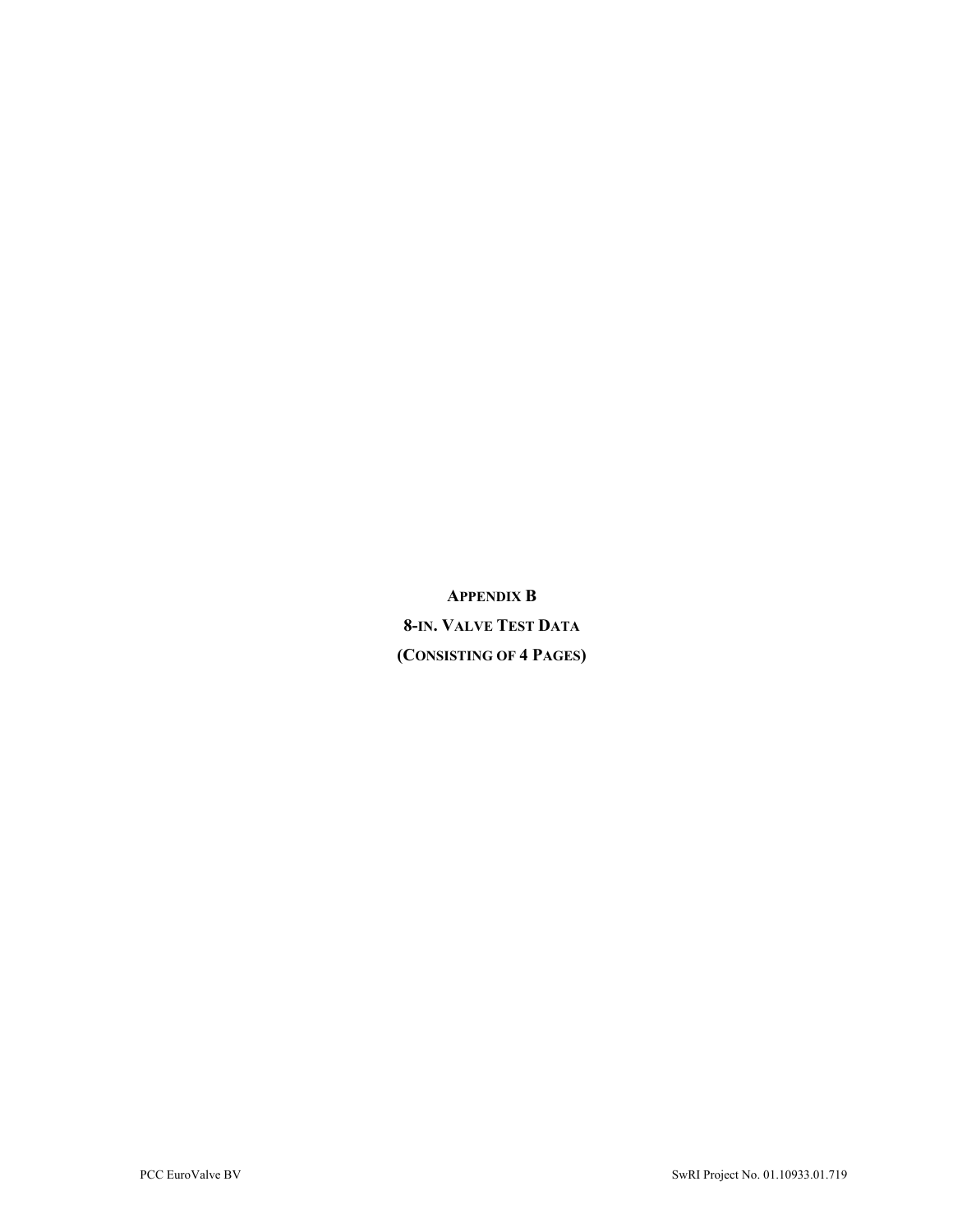# CLIENT: PCC EUROVALVE, BV SwRI PROJECT NO.: 01.10933.01.719 DATE: JULY 15, 2005 TEST ID: 196PCE1.DAT

# **8-IN VALVE FURNACE TEMPERATURE VS. TIMEAND PIPE PRESSURE VS. TIME**



B-1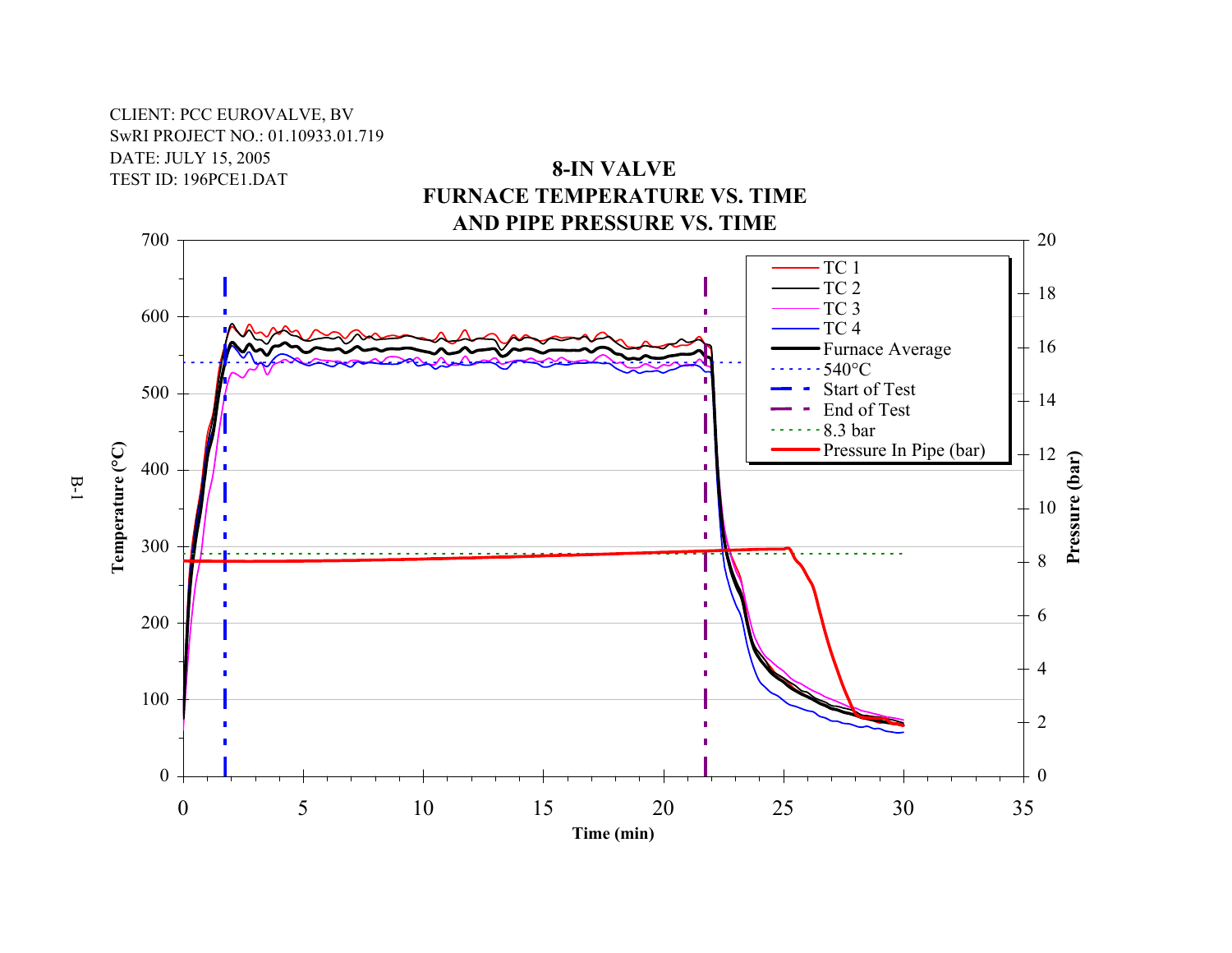#### **PCC EUROVALVE, BV 8-IN VALVE, FURNACE TEMPERATURES (°C), PIPE PRESSURE (bar)**

#### **DATE: JULY 15, 2005** SwRI PROJECT NO.: 01.10933.01.719 FILE ID: 196PCE1.DAT **TEST TYPE: UK DOT, APPENDIX D**

| <b>Time</b> |                 |                 |                 |                 | Furnace | <b>Pipe Pressure</b> |
|-------------|-----------------|-----------------|-----------------|-----------------|---------|----------------------|
| (min:sec)   | TC <sub>1</sub> | TC <sub>2</sub> | TC <sub>3</sub> | TC <sub>4</sub> | Average | (bar)                |
| 0:00        | 80              | 79              | 60              | 83              | 76      | 8.03                 |
| 0:15        | 259             | 239             | 171             | 249             | 230     | 8.03                 |
| 0:30        | 329             | 322             | 246             | 315             | 303     | 8.03                 |
| 0:45        | 377             | 370             | 290             | 366             | 351     | 8.02                 |
| $1:00$      | 445             | 431             | 357             | 428             | 415     | 8.02                 |
| 1:15        | 474             | 469             | 395             | 454             | 448     | 8.02                 |
| 1:30        | 532             | 521             | 452             | 502             | 502     | 8.02                 |
| 1:45        | 563             | 563             | 499             | 538             | 541     | $8.02\,$             |
| 2:00        | 586             | 590             | 526             | 561             | 566     | $8.02\,$             |
| 2:15        | 581             | 582             | 524             | 556             | 561     | $8.02\,$             |
| 2:30        | 575             | 574             | 521             | 546             | 554     | 8.01                 |
| 2:45        | 590             | 582             | 531             | 554             | 564     | 8.01                 |
| 3:00        | 579             | 571             | 531             | 539             | 555     | 8.01                 |
| 3:15        | 579             | 569             | 541             | 539             | 557     | $8.02\,$             |
| 3:30        | 574             | 564             | 524             | 535             | 549     | 8.02                 |
| 3:45        | 586             | 576             | 537             | 544             | 560     | $8.02\,$             |
|             | 577             |                 | 541             |                 |         |                      |
| 4:00        | 588             | 580             | 544             | 551<br>551      | 562     | $8.02\,$             |
| 4:15        |                 | 582             |                 |                 | 566     | $8.02\,$             |
| 4:30        | 580             | 576             | 540             | 547             | 561     | $8.02\,$             |
| 4:45        | 582             | 574             | 546             | 542             | 561     | $8.02\,$             |
| 5:00        | 570             | 569             | 539             | 538             | 554     | 8.03                 |
| 5:15        | 572             | 568             | 539             | 536             | 554     | 8.03                 |
| 5:30        | 583             | 571             | 545             | 539             | 559     | 8.03                 |
| 5:45        | 579             | 572             | 543             | 539             | 558     | 8.03                 |
| 6:00        | 576             | 573             | 543             | 537             | 557     | 8.04                 |
| 6:15        | 580             | 571             | 542             | 535             | 557     | 8.04                 |
| 6:30        | 578             | 573             | 542             | 539             | 558     | 8.04                 |
| 6:45        | 572             | 565             | 538             | 537             | 553     | 8.04                 |
| 7:00        | 579             | 568             | 543             | 534             | 556     | 8.05                 |
| 7:15        | 583             | 577             | 543             | 541             | 561     | 8.05                 |
| 7:30        | 576             | 570             | 541             | 538             | 556     | 8.06                 |
| 7:45        | 572             | 574             | 541             | 540             | 557     | 8.06                 |
| 8:00        | 578             | 570             | 545             | 539             | 558     | 8.07                 |
| 8:15        | 572             | 571             | 540             | 538             | 555     | 8.07                 |
| 8:30        | 574             | 571             | 547             | 538             | 558     | 8.07                 |
| 8:45        | 576             | 572             | 548             | 538             | 558     | $8.08\,$             |
| 9:00        | 574             | 572             | 547             | 539             | 558     | 8.08                 |
| 9:15        | 576             | 575             | 543             | 543             | 559     | 8.09                 |
| 9:30        | 574             | 574             | 542             | 544             | 559     | 8.09                 |
| 9:45        | 572             | 572             | 547             | 536             | 557     | 8.10                 |
| 10:00       | 572             | 570             | 540             | 537             | 555     | 8.10                 |
| 10:15       | 569             | 569             | 538             | 538             | 553     | 8.11                 |
| 10:30       | 571             | 567             | 538             | 532             | 552     | 8.11                 |
| 10:45       | 579             | 572             | 547             | 536             | 558     | 8.12                 |
| 11:00       | 568             | 568             | 538             | 534             | 552     | 8.12                 |
| 11:15       | 565             | 568             | 537             | 539             | 552     | 8.13                 |
| 11:30       | 572             | 569             | 538             | 538             | 554     | 8.13                 |
| 11:45       | 583             | 571             | 548             | 537             | 560     | 8.14                 |
| 12:00       | 568             | 569             | 538             | 537             | 553     | 8.15                 |
| 12:15       | 572             | 571             | 539             | 541             | 556     | 8.15                 |
| 12:30       | 572             | 571             | 543             | 540             | 557     | 8.16                 |
| 12:45       | 577             | 571             | 542             | 541             | 558     | 8.16                 |
| 13:00       | 577             | 569             | 546             | 538             | 558     | 8.17                 |
| 13:15       | 567             | 557             | 538             | 533             | 549     | 8.18                 |
| 13:30       | 566             | 564             | 540             | 532             | 551     | 8.18                 |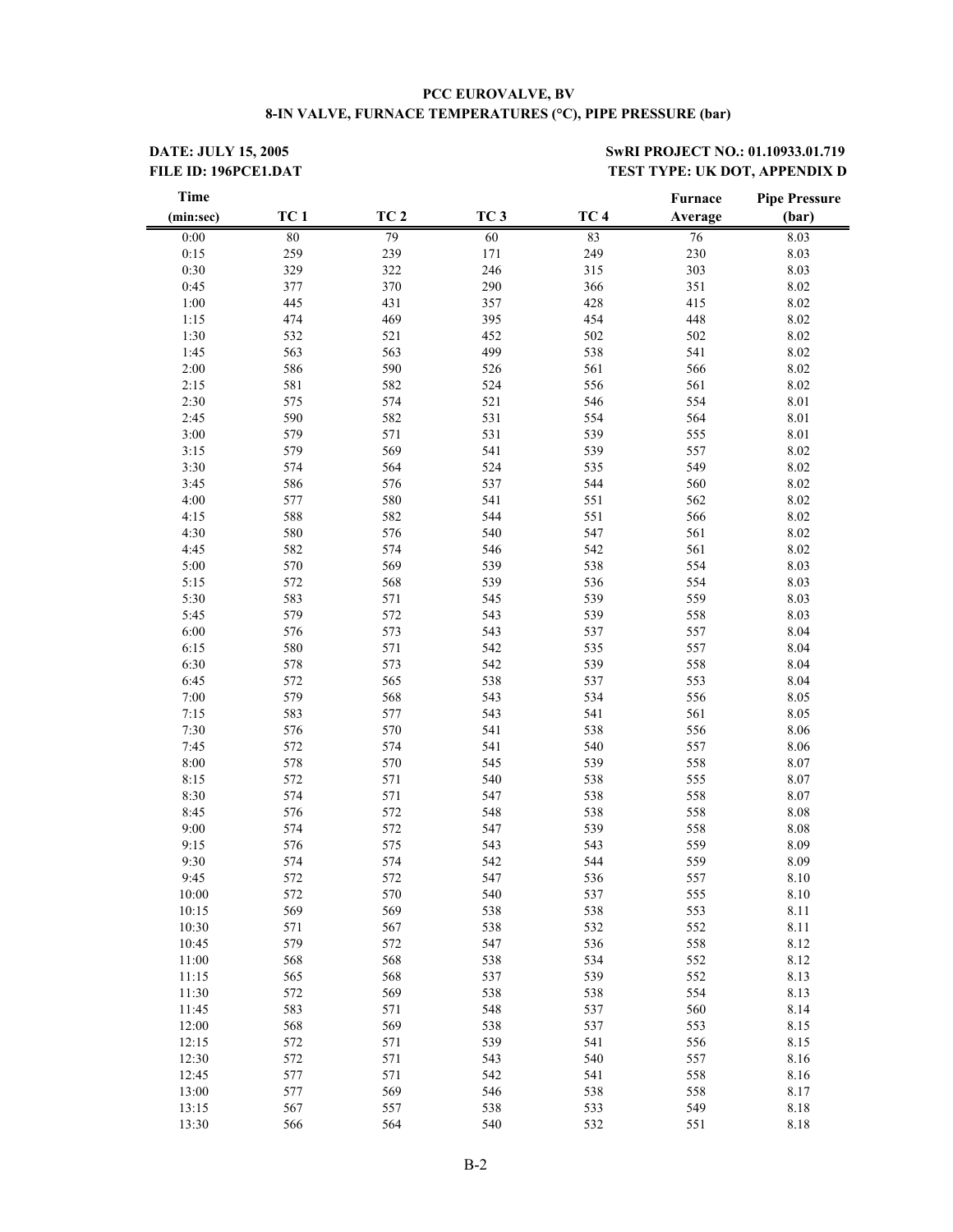#### **PCC EUROVALVE, BV 8-IN VALVE, FURNACE TEMPERATURES (°C), PIPE PRESSURE (bar)**

**DATE: JULY 15, 2005** SwRI PROJECT NO.: 01.10933.01.719 FILE ID: 196PCE1.DAT **TEST TYPE: UK DOT, APPENDIX D** 

| <b>Time</b> |                 |                 |                 |                 | Furnace | <b>Pipe Pressure</b> |
|-------------|-----------------|-----------------|-----------------|-----------------|---------|----------------------|
| (min:sec)   | TC <sub>1</sub> | TC <sub>2</sub> | TC <sub>3</sub> | TC <sub>4</sub> | Average | (bar)                |
| 13:45       | 576             | 573             | 542             | 541             | 558     | 8.19                 |
| 14:00       | 570             | 569             | 543             | 542             | 556     | 8.19                 |
| 14:15       | 576             | 573             | 543             | 541             | 558     | 8.20                 |
| 14:30       | 572             | 572             | 546             | 540             | 558     | 8.21                 |
| 14:45       | 569             | 570             | 542             | 539             | 555     | 8.21                 |
| 15:00       | 569             | 564             | 542             | 534             | 553     | 8.22                 |
| 15:15       | 572             | 571             | 546             | 535             | 556     | 8.22                 |
| 15:30       | 574             | 571             | 542             | 538             | 556     | 8.23                 |
| 15:45       | 572             | 569             | 547             | 538             | 556     | 8.24                 |
| 16:00       | 573             | 571             | 543             | 537             | 556     | 8.24                 |
| 16:15       | 573             | 572             | 541             | 539             | 556     | 8.25                 |
| 16:30       | 570             | 572             | 542             | 539             | 556     | 8.26                 |
| 16:45       | 577             | 574             | 543             | 539             | 558     | 8.26                 |
| 17:00       | 567             | 568             | 540             | 540             | 554     | 8.27                 |
| 17:15       | 576             | 571             | 547             | 540             | 558     | 8.28                 |
| 17:30       | 579             | 572             | 550             | 539             | 560     | 8.28                 |
| 17:45       | 573             | 574             | 546             | 539             | 558     | 8.29                 |
| 18:00       | 568             | 567             | 539             | 533             | 552     | 8.30                 |
|             | 570             | 562             | 540             | 529             |         |                      |
| 18:15       |                 |                 |                 |                 | 550     | 8.30                 |
| 18:30       | 561             | 558             | 534             | 527             | 545     | 8.31                 |
| 18:45       | 560             | 559             | 533             | 530             | 546     | 8.32                 |
| 19:00       | 558             | 560             | 534             | 526             | 544     | 8.33                 |
| 19:15       | 568             | 562             | 538             | 528             | 549     | 8.33                 |
| 19:30       | 562             | 561             | 535             | 528             | 546     | 8.34                 |
| 19:45       | 561             | 560             | 533             | 529             | 546     | 8.35                 |
| 20:00       | 562             | 558             | 537             | 527             | 546     | 8.35                 |
| 20:15       | 564             | 564             | 536             | 530             | 549     | 8.36                 |
| 20:30       | 561             | 565             | 541             | 532             | 549     | 8.37                 |
| 20:45       | 563             | 571             | 536             | 536             | 551     | 8.37                 |
| 21:00       | 563             | 567             | 538             | 536             | 551     | 8.38                 |
| 21:15       | 567             | 568             | 536             | 537             | 552     | 8.39                 |
| 21:30       | 574             | 570             | 544             | 535             | 556     | 8.40                 |
| 21:45       | 563             | 564             | 536             | 528             | 548     | 8.40                 |
| 22:00       | 556             | 560             | 532             | 526             | 543     | 8.41                 |
| 22:15       | 407             | 412             | 416             | 381             | 404     | 8.42                 |
| 22:30       | 329             | 314             | 334             | 285             | 316     | 8.43                 |
| 22:45       | 296             | 273             | 296             | 248             | 278     | 8.43                 |
| 23:00       | 276             | 249             | 270             | 226             | 255     | 8.44                 |
| 23:15       | 254             | 231             | 252             | 207             | 236     | 8.44                 |
| 23:30       | 206             | 201             | 218             | 170             | 198     | 8.45                 |
| 23:45       | 172             | 173             | 187             | 143             | 169     | 8.46                 |
| 24:00       | 161             | 161             | 169             | 124             | 154     | 8.46                 |
| 24:15       | 151             | 151             | 157             | 116             | 144     | 8.46                 |
| 24:30       | 142             | 138             | 150             | 109             | 135     | 8.47                 |
| 24:45       | 132             | 133             | 143             | 105             | 128     | 8.47                 |
| 25:00       | 128             | 128             | 137             | 99              | 123     | 8.47                 |
| 25:15       | 121             | 123             | 129             | 93              | 117     | 8.49                 |
| 25:30       | 113             | 118             | 124             | 91              | 112     | $8.08\,$             |
| 25:45       | 109             | 112             | 121             | $88\,$          | 107     | 7.84                 |
| 26:00       | 104             | 109             | 116             | 86              | 104     | 7.46                 |
| 26:15       | 101             | 103             | 111             | 84              | 100     | 7.02                 |
| 26:30       | 96              | 99              | 108             | 78              | 95      | 6.18                 |
| 26:45       | 93              | 97              | 103             | 76              | 92      | 5.33                 |
| 27:00       | 88              | 92              | 101             | $72\,$          | $88\,$  | 4.59                 |
| 27:15       | 86              | 91              | 97              | $72\,$          | $87\,$  | 3.95                 |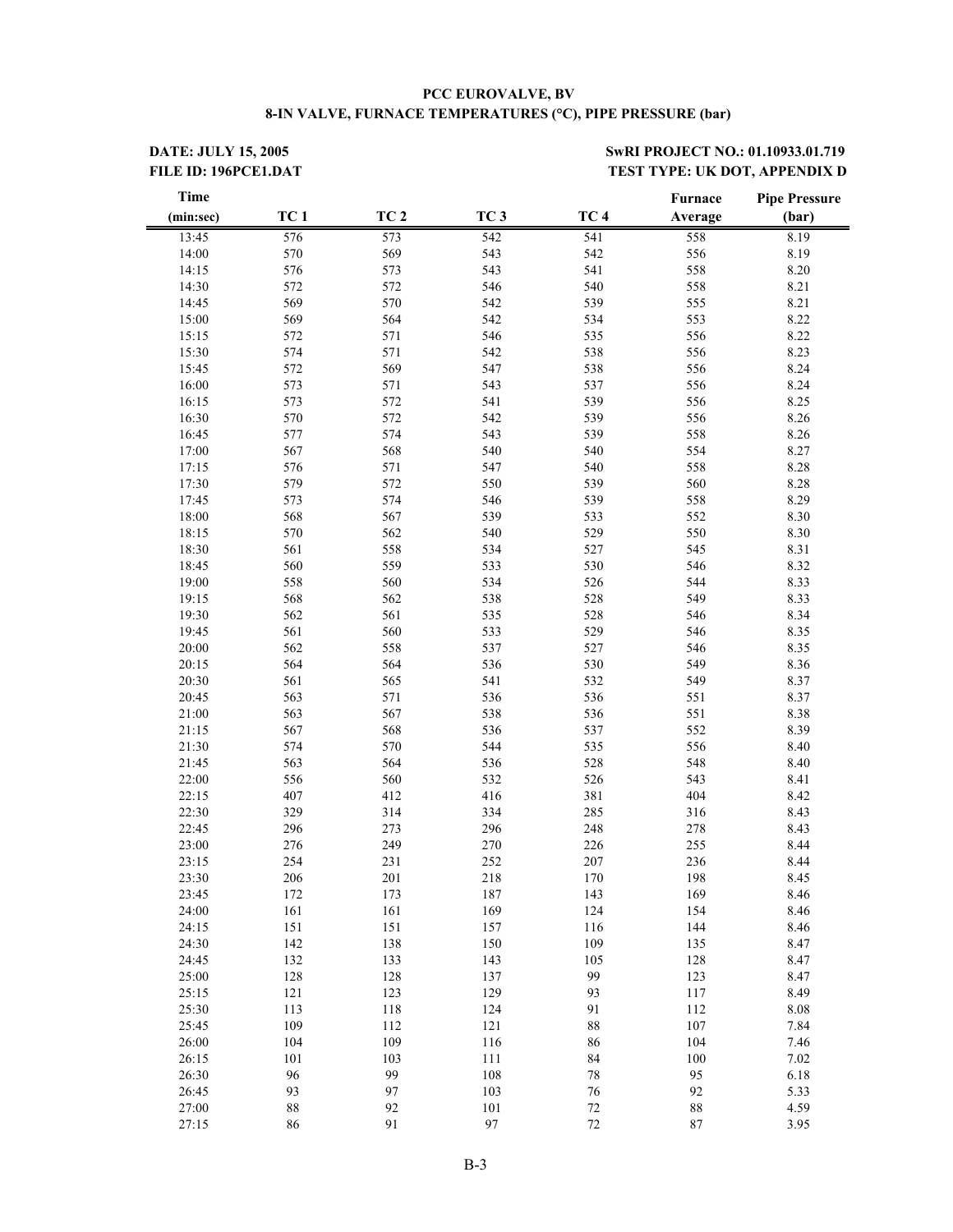#### **PCC EUROVALVE, BV 8-IN VALVE, FURNACE TEMPERATURES (°C), PIPE PRESSURE (bar)**

# **DATE: JULY 15, 2005** SwRI PROJECT NO.: 01.10933.01.719 FILE ID: 196PCE1.DAT **TEST TYPE: UK DOT, APPENDIX D**

| Time      |      |      |                 |                 | <b>Furnace</b> | <b>Pipe Pressure</b> |
|-----------|------|------|-----------------|-----------------|----------------|----------------------|
| (min:sec) | TC 1 | TC 2 | TC <sub>3</sub> | TC <sub>4</sub> | Average        | (bar)                |
| 27:30     | 83   | 89   | 94              | 69              | 84             | 3.33                 |
| 27:45     | 81   | 87   | 91              | 68              | 82             | 2.80                 |
| 28:00     | 79   | 84   | 89              | 66              | 79             | 2.33                 |
| 28:15     | 77   | 80   | 86              | 64              | 77             | 2.21                 |
| 28:30     | 74   | 79   | 84              | 65              | 75             | 2.18                 |
| 28:45     | 72   | 78   | 82              | 62              | 73             | 2.16                 |
| 29:00     | 69   | 77   | 80              | 62              | 72             | 2.15                 |
| 29:15     | 70   | 75   | 78              | 59              | 70             | 2.15                 |
| 29:30     | 69   | 74   | 77              | 58              | 69             | 1.97                 |
| 29:45     | 69   | 72   | 75              | 57              | 68             | 1.95                 |
| 30:00     | 67   | 69   | 73              | 57              | 67             | 1.88                 |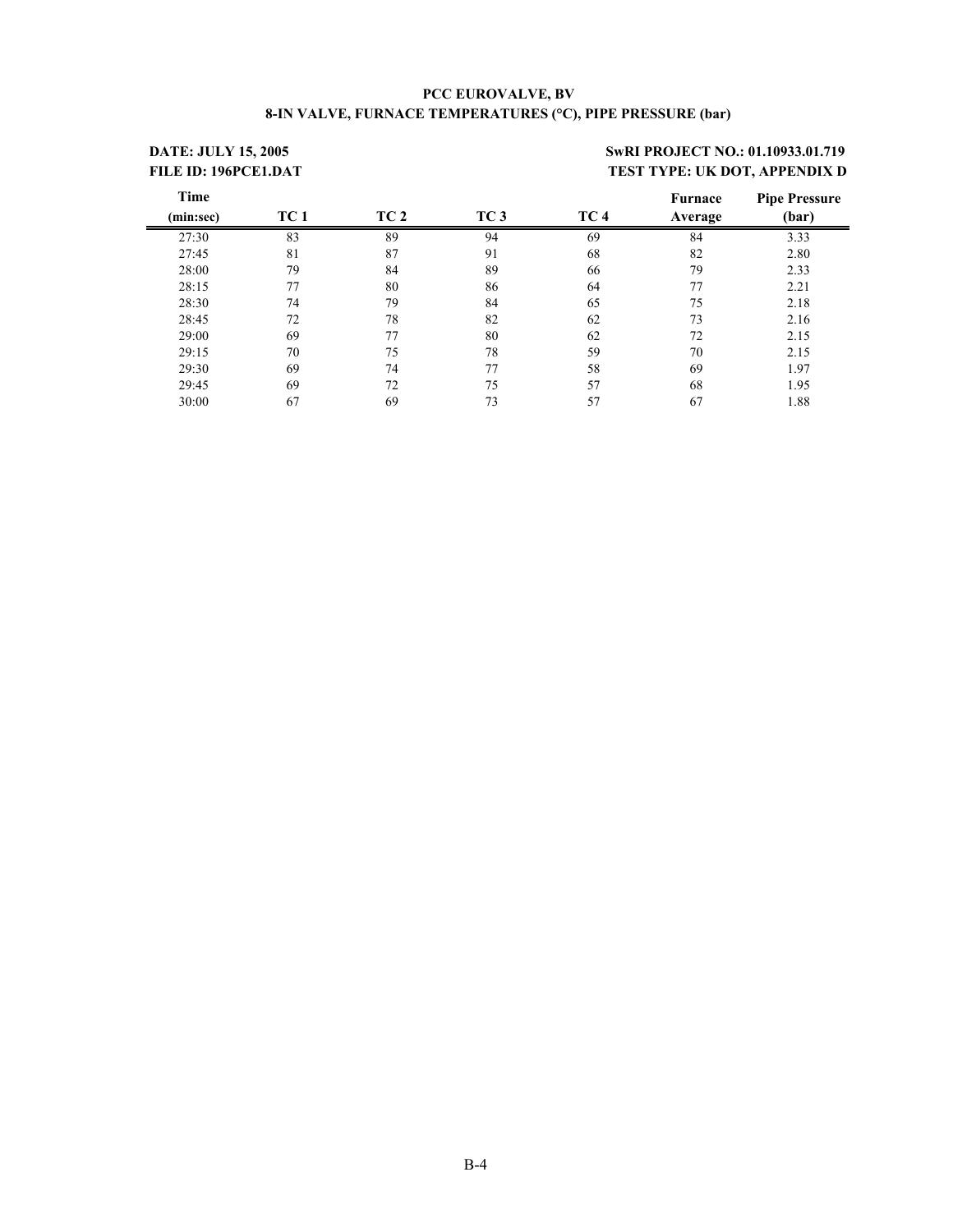**APPENDIX C 4-IN. VALVE TEST DATA (CONSISTING OF 3 PAGES)**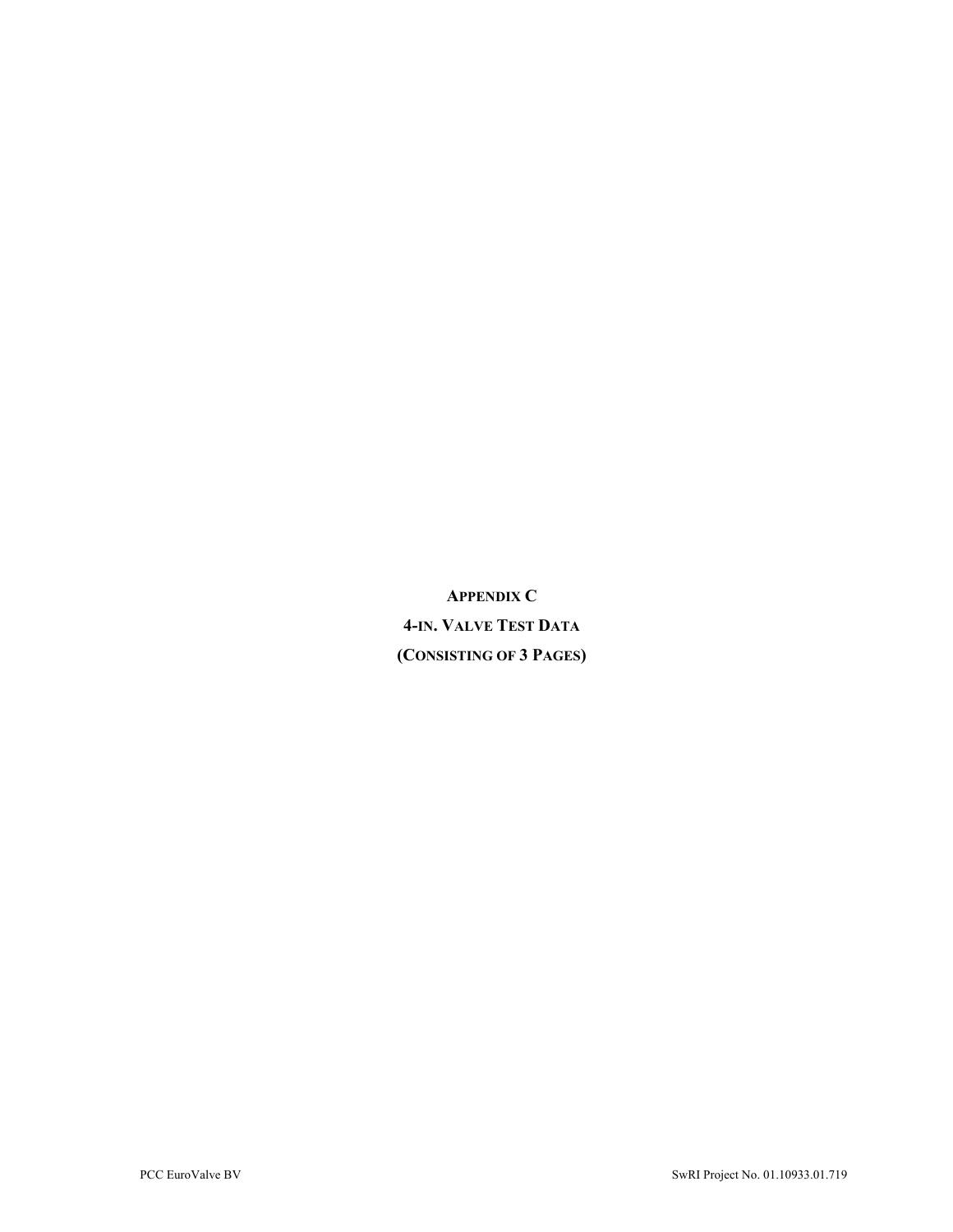# CLIENT: PCC EUROVALVE, BV SwRI PROJECT NO.: 01.10933.01.719 DATE: JULY 18, 2005 TEST ID: 199PCE2.DAT





C-1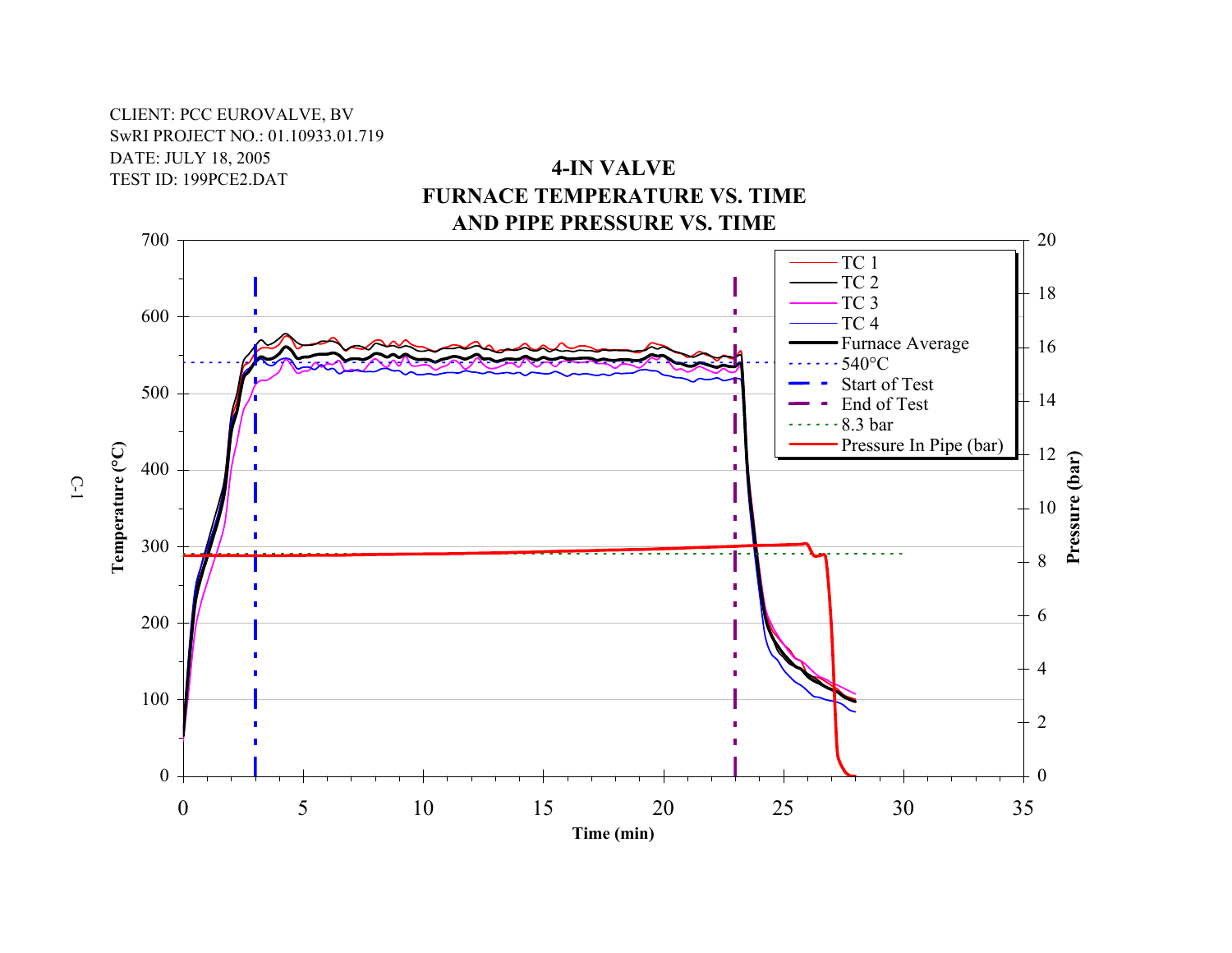#### **PCC EUROVALVE, BV 4-IN VALVE, FURNACE TEMPERATURES (°C), PIPE PRESSURE (bar)**

**DATE: JULY 18, 2005** SwRI PROJECT NO.: 01.10933.01.719 FILE ID: 199PCE2.DAT TEST TYPE: UK DOT, APPENDIX D

| <b>Time</b> |                 |                 |                 |                 | Furnace | <b>Pipe Pressure</b> |
|-------------|-----------------|-----------------|-----------------|-----------------|---------|----------------------|
| (min:sec)   | TC <sub>1</sub> | TC <sub>2</sub> | TC <sub>3</sub> | TC <sub>4</sub> | Average | (bar)                |
| 0:00        | 57              | 53              | 46              | 54              | 53      | 8.23                 |
| 0:15        | 155             | 153             | 116             | 164             | 147     | 8.23                 |
| $0:30$      | 231             | 234             | 189             | 244             | 225     | 8.23                 |
| 0:45        | 264             | 274             | 226             | 274             | 259     | 8.23                 |
| 1:00        | 291             | 303             | 253             | 298             | 286     | 8.23                 |
| 1:15        | 320             | 331             | 278             | 321             | 312     | 8.23                 |
| 1:30        | 347             | 359             | 302             | 348             | 339     | 8.23                 |
| 1:45        | 393             | 392             | 333             | 386             | 376     | 8.23                 |
| 2:00        | 463             | 469             | 399             | 460             | 448     | 8.23                 |
| 2:15        | 490             | 500             | 437             | 480             | 477     | 8.23                 |
| 2:30        | 534             | 541             | 477             | 524             | 519     | 8.23                 |
| 2:45        | 540             | 552             | 492             | 533             | 529     | 8.23                 |
| 3:00        | 552             | 562             | 511             | 539             | 541     | 8.23                 |
| 3:15        | 559             | 569             | 517             | 545             | 548     | 8.23                 |
| 3:30        | 559             | 563             | 517             | 538             | 544     | 8.23                 |
| 3:45        | 559             | 566             | 522             | 537             | 546     | 8.23                 |
|             |                 |                 |                 |                 |         |                      |
| 4:00        | 564             | 572             | 528             | 543             | 552     | 8.23                 |
| 4:15        | 574             | 578             | 544             | 546             | 560     | 8.23                 |
| 4:30        | 571             | 573             | 537             | 543             | 556     | 8.24                 |
| 4:45        | 558             | 566             | 526             | 532             | 546     | 8.24                 |
| 5:00        | 563             | 563             | 529             | 534             | 547     | 8.24                 |
| 5:15        | 563             | 563             | 530             | 534             | 548     | 8.24                 |
| 5:30        | 565             | 564             | 540             | 531             | 550     | 8.24                 |
| 5:45        | 564             | 568             | 534             | 537             | 551     | 8.24                 |
| 6:00        | 567             | 568             | 538             | 531             | 551     | 8.24                 |
| 6:15        | 573             | 568             | 538             | 532             | 553     | 8.24                 |
| 6:30        | 566             | 564             | 543             | 526             | 549     | 8.25                 |
| 6:45        | 556             | 557             | 529             | 529             | 543     | 8.25                 |
| 7:00        | 559             | 561             | 531             | 528             | 545     | 8.26                 |
| 7:15        | 559             | 562             | 529             | 531             | 545     | 8.26                 |
| 7:30        | 558             | 560             | 529             | 528             | 544     | 8.26                 |
| 7:45        | 563             | 557             | 538             | 528             | 547     | 8.27                 |
| 8:00        | 569             | 565             | 545             | 528             | 552     | 8.27                 |
| 8:15        | 569             | 563             | 539             | 532             | 551     | 8.27                 |
| 8:30        | 561             | 561             | 534             | 532             | 547     | 8.28                 |
| 8:45        | 568             | 562             | 543             | 529             | 551     | 8.28                 |
| 9:00        | 562             | 559             | 536             | 529             | 547     | 8.28                 |
| 9:15        | 569             | 562             | 548             | 524             | 551     | 8.28                 |
| 9:30        | 564             | 560             | 537             | 528             | 547     | 8.29                 |
| 9:45        | 561             | 556             | 536             | 524             | 544     | 8.29                 |
| 10:00       | 561             | 555             | 537             | 524             | 544     | 8.29                 |
| 10:15       | 557             | 556             | 536             | 526             | 544     | 8.29                 |
| 10:30       | 555             | 554             | 531             | 524             | 541     | 8.29                 |
| 10:45       | 558             | 558             | 534             | 526             | 544     | 8.30                 |
| 11:00       | 561             | 558             | 537             | 527             | 546     | 8.30                 |
| 11:15       | 563             | 558             | 543             | 527             | 548     | 8.30                 |
| 11:30       | 562             | 560             | 539             | 527             | 547     | 8.31                 |
| 11:45       | 559             | 558             | 532             | 529             | 545     | 8.31                 |
|             |                 |                 |                 |                 |         |                      |
| 12:00       | 565             | 560             | 537             | 528             | 548     | 8.31                 |
| 12:15       | 567             | 562             | 546             | 527             | 551     | 8.32                 |
| 12:30       | 558             | 558             | 538             | 526             | 545     | 8.32                 |
| 12:45       | 563             | 557             | 533             | 528             | 545     | 8.33                 |
| 13:00       | 555             | 554             | 533             | 526             | 542     | 8.33                 |
| 13:15       | 557             | 553             | 536             | 526             | 543     | 8.33                 |
| 13:30       | 556             | 558             | 539             | 527             | 545     | 8.34                 |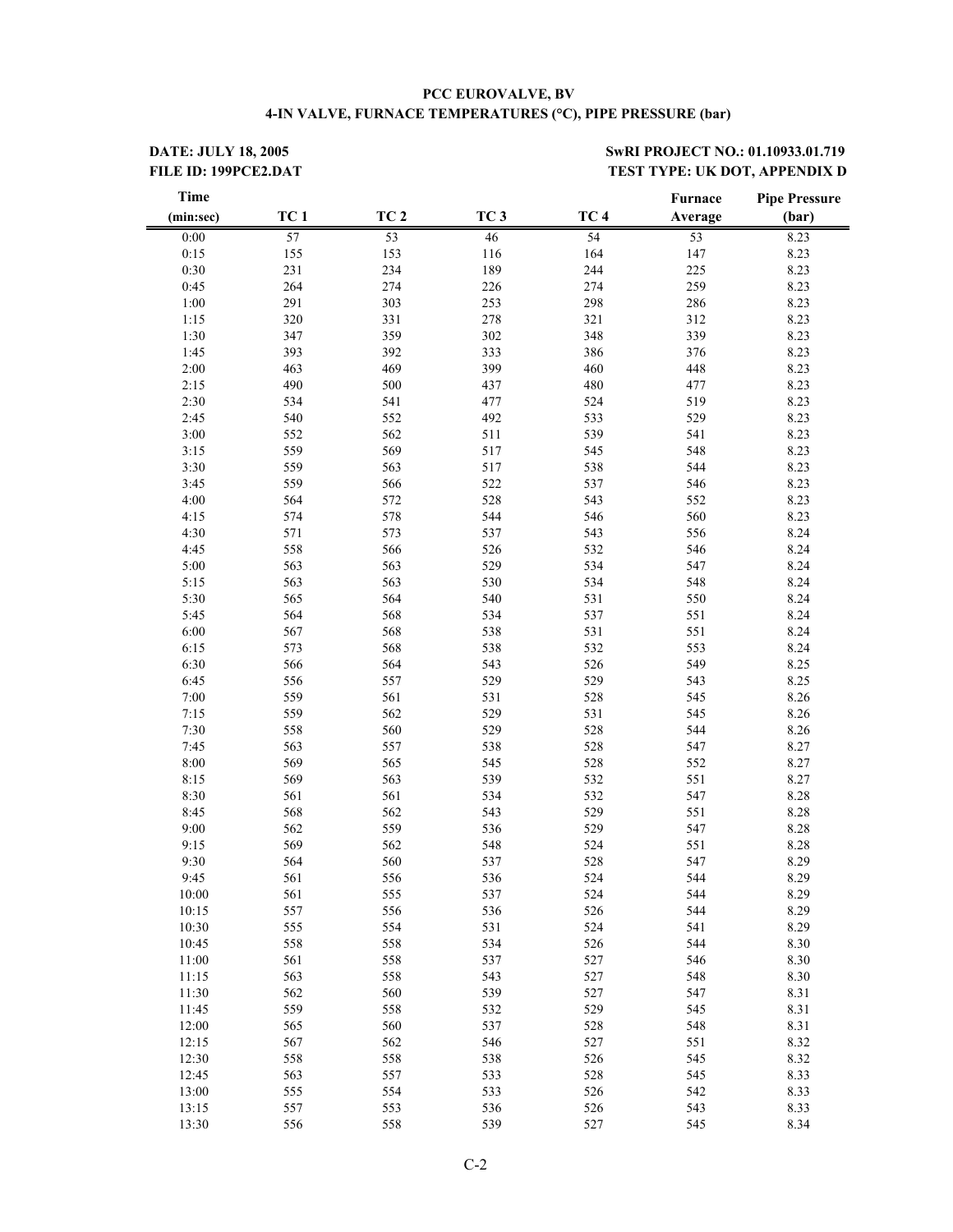#### **PCC EUROVALVE, BV 4-IN VALVE, FURNACE TEMPERATURES (°C), PIPE PRESSURE (bar)**

**DATE: JULY 18, 2005** SwRI PROJECT NO.: 01.10933.01.719 FILE ID: 199PCE2.DAT TEST TYPE: UK DOT, APPENDIX D

| <b>Time</b> |                 |                 |                 |                 | Furnace | <b>Pipe Pressure</b> |
|-------------|-----------------|-----------------|-----------------|-----------------|---------|----------------------|
| (min:sec)   | TC <sub>1</sub> | TC <sub>2</sub> | TC <sub>3</sub> | TC <sub>4</sub> | Average | (bar)                |
| 13:45       | 557             | 556             | 539             | 526             | 544     | 8.34                 |
| 14:00       | 560             | 557             | 534             | 527             | 545     | 8.35                 |
| 14:15       | 565             | 559             | 546             | 523             | 548     | 8.36                 |
| 14:30       | 558             | 556             | 539             | 527             | 545     | 8.36                 |
| 14:45       | 557             | 556             | 534             | 527             | 543     | 8.37                 |
| 15:00       | 563             | 559             | 540             | 526             | 547     | 8.37                 |
| 15:15       | 558             | 554             | 540             | 526             | 544     | 8.38                 |
| 15:30       | 558             | 557             | 535             | 528             | 545     | 8.39                 |
| 15:45       | 566             | 555             | 541             | 526             | 547     | 8.39                 |
| 16:00       | 560             | 556             | 542             | 522             | 545     | 8.40                 |
| 16:15       | 559             | 554             | 541             | 526             | 545     | 8.40                 |
| 16:30       | 562             | 556             | 540             | 524             | 546     | 8.41                 |
| 16:45       | 562             | 556             | 541             | 526             | 546     | 8.41                 |
| 17:00       | 559             | 556             | 542             | 524             | 545     | 8.42                 |
| 17:15       | 556             | 554             | 539             | 523             | 543     | 8.42                 |
| 17:30       | 558             | 557             | 539             | 525             | 545     | 8.43                 |
| 17:45       | 557             | 556             | 537             | 523             | 543     | 8.43                 |
| 18:00       | 557             | 556             | 533             | 526             | 543     | 8.44                 |
| 18:15       | 557             | 556             | 538             | 526             | 544     | 8.44                 |
| 18:30       | 557             | 556             | 538             | 526             | 544     | 8.45                 |
| 18:45       | 554             | 555             | 536             | 527             | 543     | 8.45                 |
| 19:00       | 553             | 556             | 533             | 530             | 543     | 8.46                 |
| 19:15       | 558             | 556             | 539             | 531             | 546     | 8.47                 |
| 19:30       | 566             | 561             | 546             | 529             | 550     | 8.47                 |
|             |                 |                 |                 |                 |         |                      |
| 19:45       | 564             | 558             | 544             | 529             | 549     | 8.48                 |
| 20:00       | 562             | 561             | 550             | 524             | 549     | 8.49                 |
| 20:15       | 558             | 557             | 540             | 523             | 545     | 8.49                 |
| 20:30       | 553             | 554             | 531             | 521             | 540     | 8.50                 |
| 20:45       | 552             | 552             | 532             | 520             | 539     | 8.51                 |
| 21:00       | 547             | 549             | 528             | 518             | 536     | 8.52                 |
| 21:15       | 549             | 547             | 531             | 515             | 536     | 8.52                 |
| 21:30       | 554             | 551             | 535             | 519             | 540     | 8.53                 |
| 21:45       | 551             | 552             | 532             | 518             | 538     | 8.54                 |
| 22:00       | 548             | 548             | 528             | 518             | 536     | 8.55                 |
| 22:15       | 543             | 546             | 527             | 520             | 534     | 8.55                 |
| 22:30       | 549             | 548             | 532             | 517             | 537     | 8.56                 |
| 22:45       | 546             | 548             | 528             | 518             | 535     | 8.57                 |
| 23:00       | 546             | 547             | 528             | 519             | 535     | 8.58                 |
| 23:15       | 554             | 549             | 534             | 516             | 538     | 8.59                 |
| 23:30       | 411             | 399             | 411             | 386             | 402     | 8.60                 |
| 23:45       | 337             | 319             | 338             | 306             | 325     | 8.60                 |
| 24:00       | 266             | 257             | 272             | 240             | 259     | 8.61                 |
| 24:15       | 218             | 210             | 220             | 182             | 208     | 8.62                 |
| 24:30       | 193             | 186             | 199             | 160             | 184     | 8.62                 |
| 24:45       | 182             | 164             | 184             | 152             | 171     | 8.63                 |
| 25:00       | 172             | 155             | 173             | 139             | 160     | 8.63                 |
| 25:15       | 165             | 147             | 162             | 131             | 151     | 8.64                 |
| 25:30       | 154             | 143             | 153             | 123             | 143     | 8.64                 |
| 25:45       | 149             | 140             | 151             | 118             | 140     | 8.65                 |
| 26:00       | 133             | 134             | 144             | 112             | 131     | 8.65                 |
| 26:15       | 130             | 129             | 136             | 104             | 125     | 8.24                 |
| 26:30       | 128             | 124             | 130             | 103             | 121     | 8.22                 |
| 26:45       | 124             | 117             | 127             | $100\,$         | 117     | 8.22                 |
| 27:00       | 118             | 114             | 122             | 98              | 113     | 5.58                 |
| 27:15       | 114             | 111             | 119             | 97              | 110     | 0.87                 |